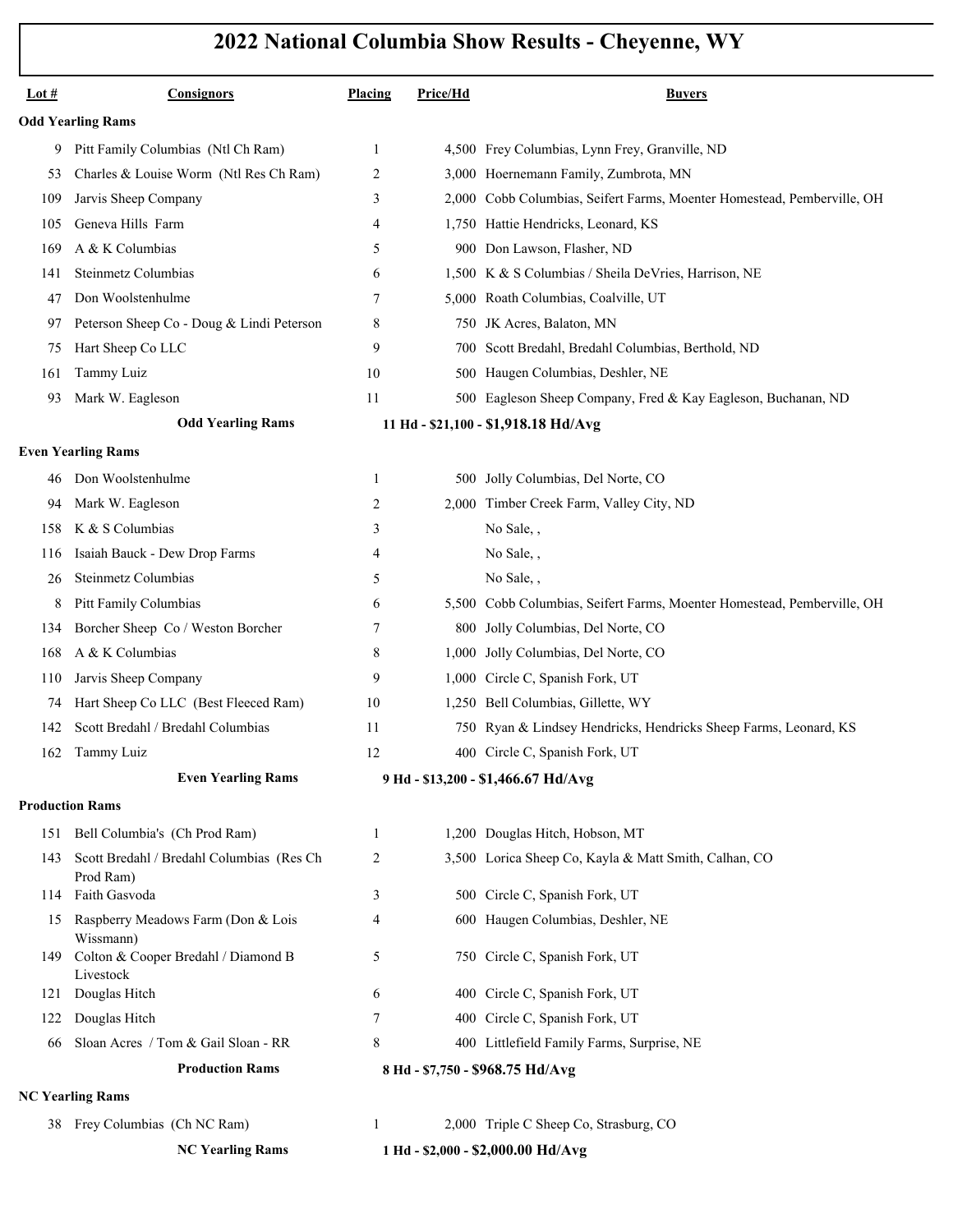| Lot $#$ | Consignors                                | Placing        | Price/Hd | <b>Buyers</b>                                                  |
|---------|-------------------------------------------|----------------|----------|----------------------------------------------------------------|
|         | <b>Senior Ram Lambs</b>                   |                |          |                                                                |
| 54      | Charles & Louise Worm                     | 1              |          | 2,500 Ronald L Depperman, Hanna City, IL                       |
| 5       | Seth Bauck (Troxel Columbias)             | $\overline{2}$ |          | 1,400 Hettinger Research Center, Hettinger, ND                 |
| 117     | Isaiah Bauck - Dew Drop Farms             | 3              |          | No Sale,,                                                      |
| 98      | Peterson Sheep Co - Doug & Lindi Peterson | $\overline{4}$ |          | 1,000 Hart Sheep Co LLC, Great Falls, MT                       |
| -1      | Troxel Columbias                          | 5              |          | 500 Micaela Peppel, Gordon, NE                                 |
| 16      | Leland Thiesen & Sons                     | 6              |          | 1,750 Geerts Family Columbias, Morrison, IL                    |
| 17      | Leland Thiesen & Sons                     | 7              |          | 1,250 Adam McCorkle, Buffalo, WY                               |
| 37      | Frey Columbias                            | 8              |          | 500 Brenda Brawner, Wood Lake, NE                              |
| 163     | Tammy Luiz                                | 9              |          | 500 Gasvoda Columbias, Big Sandy, MT                           |
| 27      | Steinmetz Columbias                       | 10             |          | No Sale,,                                                      |
|         | <b>Senior Ram Lambs</b>                   |                |          | 8 Hd - \$9,400 - \$1,175.00 Hd/Avg                             |
|         | <b>NC Senior Ram Lambs</b>                |                |          |                                                                |
| 39      | Frey Columbias (Res Ch NC Ram)            | 1              |          | 1,500 Hendricks Sheep Co, Cloverdale, IN                       |
| 170     | A & K Columbias                           | 3              |          | 450 Littlefield Family Farms, Surprise, NE                     |
|         | <b>NC Senior Ram Lambs</b>                |                |          | 2 Hd - \$1,950 - \$975.00 Hd/Avg                               |
|         | <b>Junior Ram Lambs</b>                   |                |          |                                                                |
| 99      | Peterson Sheep Co - Doug & Lindi Peterson | 1              |          | 3,500 Geerts Family Columbias, Morrison, IL                    |
| 125     | Hendricks Sheep Farms                     | 2              |          | 900 Tammy L. Luiz, Montague, CA                                |
| 18      | Leland Thiesen & Sons                     | 3              |          | 700 Ronald L Depperman, Hanna City, IL                         |
| 69      | Roath Columbias                           | $\overline{4}$ |          | No Sale,,                                                      |
| 59      | Triple C Sheep Co                         | 5              |          | 500 Kauffman Family Farm, Winamac, IN                          |
| 80      | Hart Sheep Co LLC                         | 6              |          | 300 Danlee Jarvis, Payson, UT                                  |
| 89      | Jason Kaare                               | 7              |          | 300 Scott Bredahl, Bredahl Columbias, Berthold, ND             |
| 70      | Roath Columbias                           | 8              |          | No Sale,                                                       |
| 76      | Hart Sheep Co LLC                         | 9              |          | 600 Brendan Murphy, Iron Water Ranch, Albany, OR               |
| 180     | Rachel Sweet                              | 10             |          | No Sale,,                                                      |
| 128     | Adam R. McCorkle                          | 11             |          | 300 Diamond B Livestock, Colton & Cooper Bredahl, Berthold, ND |
| 58      | Triple C Sheep Co                         | 12             |          | 300 Cortney Copeland, Lewistown, OH                            |
|         | <b>Junior Ram Lambs</b>                   |                |          | 9 Hd - \$7,400 - \$822.22 Hd/Avg                               |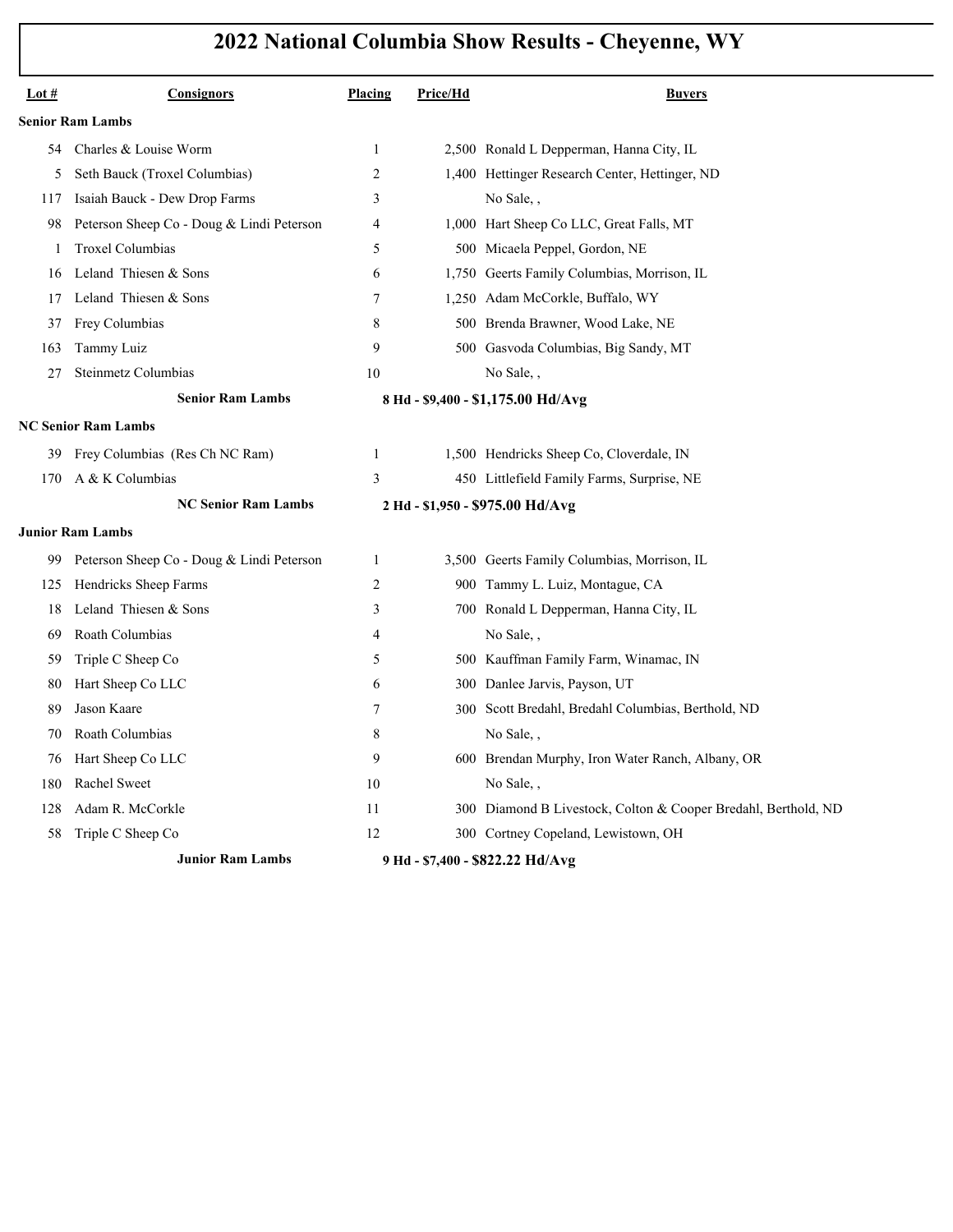| Lot $#$                  | <b>Consignors</b>                             | Placing | Price/Hd | <b>Buyers</b>                                                    |  |  |
|--------------------------|-----------------------------------------------|---------|----------|------------------------------------------------------------------|--|--|
| <b>Odd Yearling Ewes</b> |                                               |         |          |                                                                  |  |  |
| 119                      | Isaiah Bauck - Dew Drop Farms (Ntl Ch<br>Ewe) | 1       |          | 3,000 Hattie Hendricks, Leonard, KS                              |  |  |
| 61                       | Triple C Sheep Co                             | 2       |          | 900 Kauffman Family Farm, Winamac, IN                            |  |  |
| 137                      | Borcher Sheep Co / Weston Borcher             | 3       |          | 2,200 Nash Arthur, Greenfield, IN                                |  |  |
| 171                      | A & K Columbias                               | 4       |          | 1,200 Rocking G Ranch, Lawn, TX                                  |  |  |
| 159                      | K & S Columbias                               | 5       |          | 600 Moenter Homestead, Pemberville, OH                           |  |  |
| 101                      | Peterson Sheep Co - Doug & Lindi Peterson     | 6       |          | 900 Raspberry Meadows Farm, Leasburg, MO                         |  |  |
| 49                       | Don Woolstenhulme                             | 7       | 800      | Sloan Acres, Tom & Gail Sloan, Lawrence, KS                      |  |  |
| 153                      | Bell Columbia's (Best Fleeced Ewe)            | 8       | 600      | Crossroad Columbias, Heidi Klick, Simms, MT                      |  |  |
| 111                      | Jarvis Sheep Company                          | 9       |          | 500 Bosch Columbias, Knox, ND                                    |  |  |
| 95                       | Mark W. Eagleson                              | 10      |          | 900 Timber Creek Farm, Valley City, ND                           |  |  |
| 19                       | Leland Thiesen & Sons                         | 11      |          | No Sale,,                                                        |  |  |
| 7                        | Courtney Bauck (Troxel Columbias)             | 12      |          | 700 Rocking Star Columbias, Gillette, WY                         |  |  |
| 107                      | Geneva Hills Farm                             | 13      |          | 700 Cortney Copeland, Lewistown, OH                              |  |  |
| 173                      | A & K Columbias                               | 14      |          | 900 R & C Columbias, Dallas, OR                                  |  |  |
| 77                       | Hart Sheep Co LLC                             | 15      |          | 650 K & S Columbias / Sheila DeVries, Harrison, NE               |  |  |
| 11                       | Pitt Family Columbias                         | 16      |          | 700 Hart Girls, Great Falls, MT                                  |  |  |
| 129                      | Adam R. McCorkle                              | 17      |          | 400 L Blackman, Wolf Creek, MT                                   |  |  |
| 79                       | Hart Sheep Co LLC                             | 18      |          | 400 Seifert Farms, Luckey, OH                                    |  |  |
|                          | <b>Odd Yearling Ewes</b>                      |         |          | 17 Hd - \$16,050 - \$944.12 Hd/Avg                               |  |  |
|                          | <b>Even Yearling Ewes</b>                     |         |          |                                                                  |  |  |
| 10                       | Pitt Family Columbias (Ntl Res Ch Ewe)        | 1       |          | 1,600 Leland Thiesen & Sons, Windom, MN                          |  |  |
| 100                      | Peterson Sheep Co - Doug & Lindi Peterson     | 2       |          | 800 Sloan Acres, Tom & Gail Sloan, Lawrence, KS                  |  |  |
| 88                       | Jason Kaare                                   | 3       |          | 700 Rylie Schmitt, Butler, MO                                    |  |  |
| 118                      | Isaiah Bauck - Dew Drop Farms                 | 4       |          | 1,400 Moenter Homestead, Pemberville, OH                         |  |  |
| 48                       | Don Woolstenhulme                             | 5       |          | 700 Geneva Hills Farm, Valley City, ND                           |  |  |
| 112                      | Jarvis Sheep Company                          | 6       |          | 1,700 Timber Creek Farm, Valley City, ND                         |  |  |
| 136                      | Borcher Sheep Co / Weston Borcher             | 7       |          | 900 R & C Columbias, Dallas, OR                                  |  |  |
| 172                      | A & K Columbias                               | 8       |          | 800 Rocking G Ranch, Lawn, TX                                    |  |  |
| 40                       | Frey Columbias                                | 9       |          | 700 Haugen Columbias, Deshler, NE                                |  |  |
| 78                       | Hart Sheep Co LLC                             | 10      |          | 400 Ryan & Lindsey Hendricks, Hendricks Sheep Farms, Leonard, KS |  |  |
| 28                       | Steinmetz Columbias                           | 11      |          | No Sale,,                                                        |  |  |
| 152                      | Bell Columbia's                               | 12      |          | 650 Brendan Murphy, Iron Water Ranch, Albany, OR                 |  |  |
| 126                      | Hendricks Sheep Farms                         | 13      |          | 400 L Blackman, Wolf Creek, MT                                   |  |  |
| 144                      | Scott Bredahl / Bredahl Columbias             | 14      |          | 600 Gasvoda Columbias, Big Sandy, MT                             |  |  |
|                          | <b>Even Yearling Ewes</b>                     |         |          | 13 Hd - \$11,350 - \$873.08 Hd/Avg                               |  |  |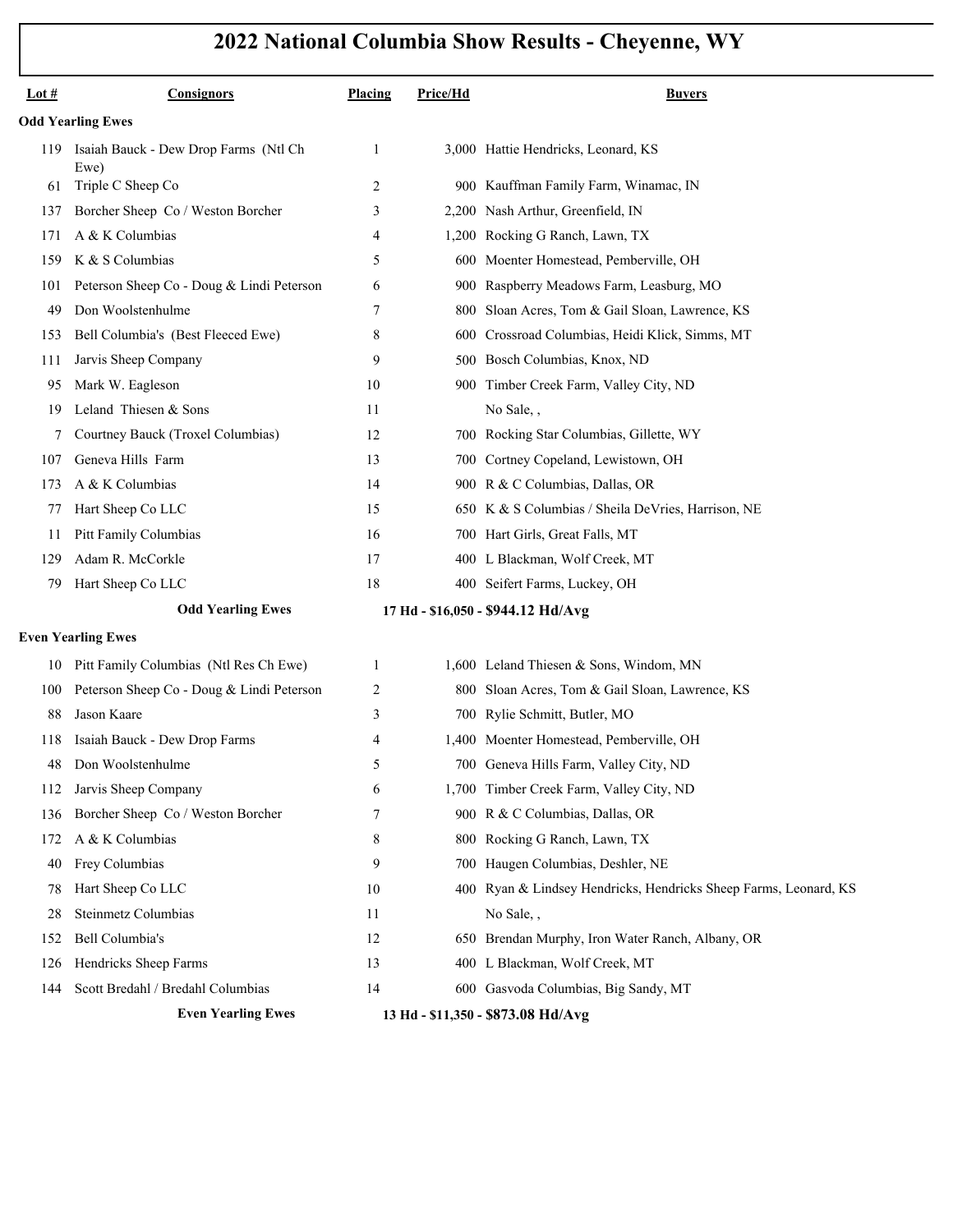| Lot #                  | <b>Consignors</b>                                 | Placing                          | Price/Hd | <b>Buyers</b>                                   |
|------------------------|---------------------------------------------------|----------------------------------|----------|-------------------------------------------------|
|                        | <b>Pair of Yearling Ewes</b>                      |                                  |          |                                                 |
| 14                     | Pitt Family Columbias (Ntl Ch Pair)               | 1                                |          | 800 Seifert Farms, Luckey, OH                   |
| 51                     | Don Woolstenhulme (Res Ntl Ch Pr)                 | 2                                |          | 800 Kauffman Family Farm, Winamac, IN           |
| 113                    | Jarvis Sheep Company (Pr)                         | 3                                | 800.     | Moenter Homestead, Pemberville, OH              |
| 44                     | Frey Columbias (Pr)                               | 4                                |          | 600 Triple C Sheep Co, Strasburg, CO            |
| 30                     | Steinmetz Columbias (Pr)                          | 5                                |          | No Sale,,                                       |
| 104                    | Peterson Sheep Co - Doug & Lindi Peterson<br>(Pr) | 6                                |          | 500 Sloan Acres, Tom & Gail Sloan, Lawrence, KS |
| 140                    | Borcher Sheep Co / Weston Borcher (Pr)            | 7                                |          | 650 High Rocky Farm, Wheat Ridge, CO            |
| 84                     | Hart Sheep Co LLC (Pr)                            | 8                                |          | 400 Blackman & Timber Coulee Columbias, , MT    |
| 34                     | R & C Columbias (Pr)                              | 9                                |          | 400 Bell Columbias, Gillette, WY                |
|                        | <b>Pair of Yearling Ewes</b>                      |                                  |          | 16 Hd - \$9,900 - \$618.75 Hd/Avg               |
| <b>Production Ewes</b> |                                                   |                                  |          |                                                 |
| 71                     | Roath Columbias (Ch Prod Ewe)                     | 1                                |          | 800 Kevin Kregger, Touchet, WA                  |
| 154                    | Bell Columbia's (Res Ch Prod Ewe)                 | 2                                |          | 500 Timber Coulee Columbias, Sunburst, MT       |
| 155                    | Bell Columbia's                                   | 3                                |          | 700 Timber Coulee Columbias, Sunburst, MT       |
| 36                     | Blackman Columbias                                | 4                                | 600-     | S.A. Smith, Sunburst, MT                        |
| 115                    | Faith Gasvoda                                     | 5                                |          | 400 Blackman Columbias, Wolf Creek, MT          |
| 35                     | Blackman Columbias                                | 6                                |          | 500 Bell Columbias, Gillette, WY                |
| 145                    | Scott Bredahl / Bredahl Columbias                 | 7                                | 500-     | Bosch Columbias, Knox, ND                       |
| 124                    | Douglas Hitch                                     | 8                                |          | 550 SL Smith, Sunburst, MT                      |
| 68                     | Sloan Acres / Tom & Gail Sloan - RR               | 9                                |          | 500 Hattie Hendricks, Leonard, KS               |
| 123                    | Douglas Hitch                                     | 10                               |          | 700 CL Thompson, Sunburst, MT                   |
|                        | <b>Production Ewes</b>                            |                                  |          | 10 Hd - \$5,750 - \$575.00 Hd/Avg               |
|                        | <b>NC Yearling Ewes</b>                           |                                  |          |                                                 |
| 25                     | Brandt Columbias (Res Ch NC Ewe)                  | 1                                |          | 600 Central Texas Columbias, Brownwood, TX      |
|                        | 42 Frey Columbias                                 | 2                                |          | 600 Little Oaks Livestock, Belle Center, OH     |
| 160                    | K & S Columbias                                   | 3                                |          | 650 Kathy Bell, Gillette, WY                    |
|                        | <b>NC Yearling Ewes</b>                           |                                  |          | 3 Hd - \$1,850 - \$616.67 Hd/Avg                |
|                        | <b>Late Senior Ewe Lambs</b>                      |                                  |          |                                                 |
| 102                    | Peterson Sheep Co - Doug & Lindi Peterson         | 1                                |          | 2,000 Rylie Schmitt, Butler, MO                 |
| 120                    | Isaiah Bauck - Dew Drop Farms                     | 2                                |          | 1,500 Mallory Corzatt, Berwick, IL              |
| 20                     | Leland Thiesen & Sons                             | 3                                |          | 900 Morgan Davis, Hinckley, IL                  |
| 21                     | Leland Thiesen & Sons                             | 4                                |          | 900 Morgan Davis, Hinckley, IL                  |
| 29                     | Steinmetz Columbias                               | 5                                | 400-     | Littlefield Family Farms, Surprise, NE          |
| 92                     | Cortney Copeland                                  | 6                                |          | 600 Gasvoda Columbias, Big Sandy, MT            |
| 164                    | Tammy Luiz                                        | 7                                |          | 500 Kashtyn Bredahl, Berthold, ND               |
| 96                     | Mark W. Eagleson                                  | 8                                |          | 600 Danlee Jarvis, Payson, UT                   |
| 41                     | Frey Columbias                                    | 9                                |          | 600 Sawyer Smith, Calhan, CO                    |
|                        | <b>Late Senior Ewe Lambs</b>                      | 9 Hd - \$8,000 - \$888.89 Hd/Avg |          |                                                 |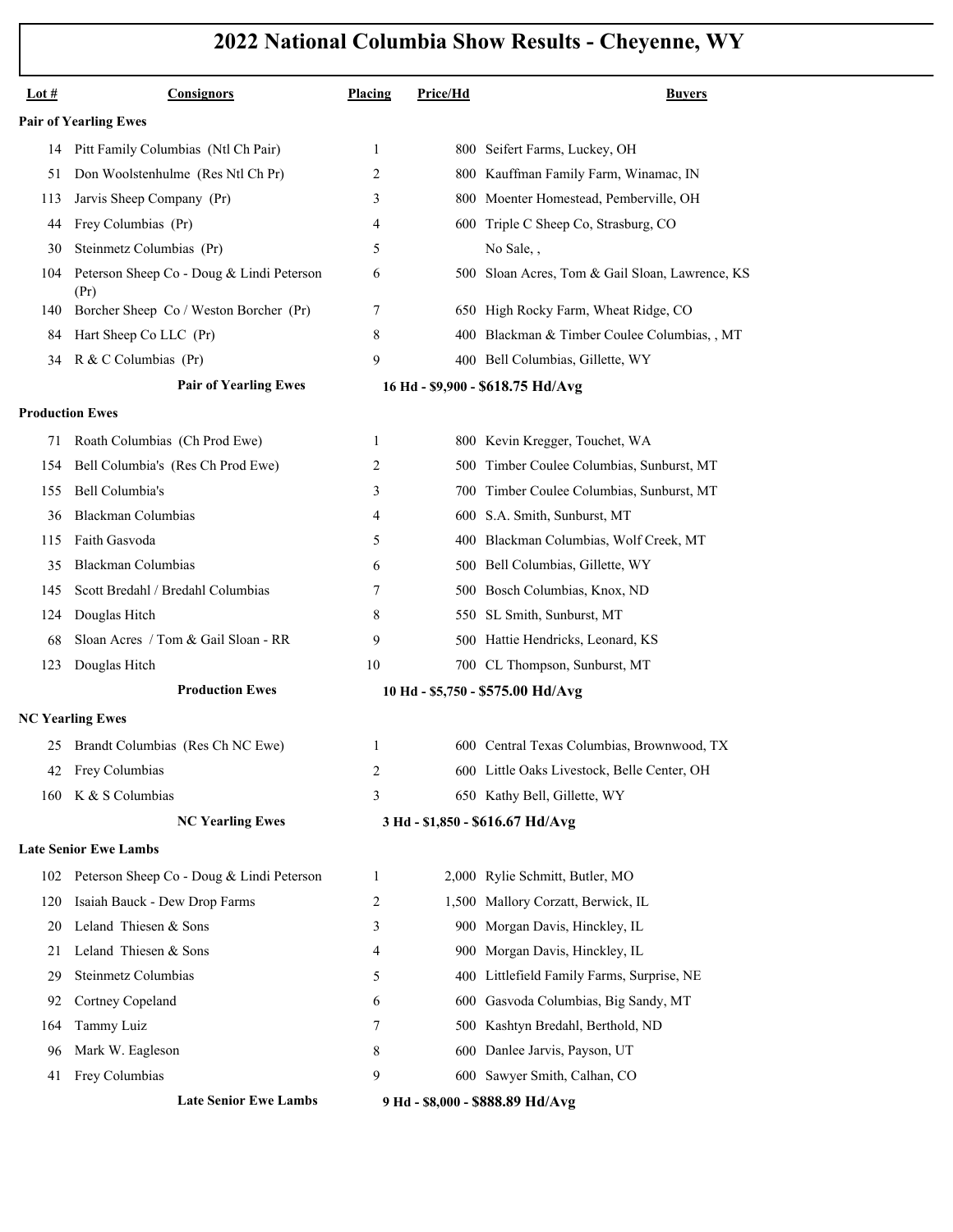| Lot $#$                         | Consignors                                       | Placing        | Price/Hd | <b>Buvers</b>                                                  |  |  |  |  |
|---------------------------------|--------------------------------------------------|----------------|----------|----------------------------------------------------------------|--|--|--|--|
| <b>Pair of Senior Ewe Lambs</b> |                                                  |                |          |                                                                |  |  |  |  |
| 55                              | Charles & Louise Worm (Pr)                       | 1              |          | 950 Hattie Hendricks, Leonard, KS                              |  |  |  |  |
| 45                              | Frey Columbias (Pr)                              | 2              |          | No Sale,,                                                      |  |  |  |  |
| 148                             | Scott Bredahl / Bredahl Columbias (Pr)           | 3              |          | 750 Central Texas Columbias, Brownwood, TX                     |  |  |  |  |
|                                 | <b>Pair of Senior Ewe Lambs</b>                  |                |          | 4 Hd - \$3,400 - \$850.00 Hd/Avg                               |  |  |  |  |
|                                 | <b>NC Senior Ewe Lambs</b>                       |                |          |                                                                |  |  |  |  |
| 43                              | Frey Columbias (Ch NC Ewe)                       | 1              |          | 1,500 Norah Fox, Sibley, IA                                    |  |  |  |  |
| 33                              | R & C Columbias                                  | 2              |          | 400 Central Texas Columbias, Brownwood, TX                     |  |  |  |  |
| 32                              | R & C Columbias                                  | 3              |          | 300 Steinmetz Columbias, Hot Springs, SD                       |  |  |  |  |
|                                 | <b>NC Senior Ewe Lambs</b>                       |                |          | 3 Hd - \$2,200 - \$733.33 Hd/Avg                               |  |  |  |  |
|                                 | <b>Early Junior Ewe Lambs</b>                    |                |          |                                                                |  |  |  |  |
| 138                             | Borcher Sheep Co / Weston Borcher                | 1              |          | 3,500 Nash Arthur, Greenfield, IN                              |  |  |  |  |
| 72                              | Roath Columbias                                  | 2              | 400      | James Jarvis, Spanish Fork, UT                                 |  |  |  |  |
| 103                             | Peterson Sheep Co - Doug & Lindi Peterson        | 3              |          | 600 Hailee O. Luiz, Montague, CA                               |  |  |  |  |
| 22                              | Leland Thiesen & Sons                            | 4              | 1,000    | James Davis, Hinckley, IL                                      |  |  |  |  |
| 12                              | Pitt Family Columbias                            | 5              |          | 800 Triple C Sheep Co, Strasburg, CO                           |  |  |  |  |
| 132                             | Zane Van Horsen                                  | 6              |          | 550 Hattie Hendricks, Leonard, KS                              |  |  |  |  |
| 165                             | Tammy Luiz                                       | 7              | 400      | Crossroad Columbias, Heidi Klick, Simms, MT                    |  |  |  |  |
| 150                             | Colton & Cooper Bredahl / Diamond B<br>Livestock | 8              |          | 400 Hattie Hendricks, Leonard, KS                              |  |  |  |  |
| 91                              | Cortney Copeland                                 | 9              |          | 600 Adam McCorkle, Buffalo, WY                                 |  |  |  |  |
| 82                              | Hart Sheep Co LLC                                | 10             |          | 300 Hattie Hendricks, Leonard, KS                              |  |  |  |  |
| 130                             | Adam R. McCorkle                                 | 11             |          | 500 Rachel Sweet, Newcastle, WY                                |  |  |  |  |
| 131                             | Adam R. McCorkle                                 | 12             |          | 300 Diamond B Livestock, Colton & Cooper Bredahl, Berthold, ND |  |  |  |  |
| 81                              | Hart Sheep Co LLC                                | 13             |          | 450 Hailey Rose, Santa Rosa, CA                                |  |  |  |  |
|                                 | <b>Early Junior Ewe Lambs</b>                    |                |          | 13 Hd - \$9,800 - \$753.85 Hd/Avg                              |  |  |  |  |
|                                 | <b>Late Junior Ewe Lambs</b>                     |                |          |                                                                |  |  |  |  |
| 139                             | Borcher Sheep Co / Weston Borcher                | 1              |          | 3,000 Cortney Copeland, Lewistown, OH                          |  |  |  |  |
| 13                              | Pitt Family Columbias                            | $\overline{c}$ |          | 750 Hart Girls, Great Falls, MT                                |  |  |  |  |
| 23                              | Leland Thiesen & Sons                            | 3              | 600      | Cortney Copeland, Lewistown, OH                                |  |  |  |  |
| 87                              | Geerts Family Columbias                          | 4              | 900      | Uyemura Columbias, Kersey, CO                                  |  |  |  |  |
| 127                             | Hendricks Sheep Farms                            | 5              | 800      | Kauffman Family Farm, Winamac, IN                              |  |  |  |  |
| 86                              | Geerts Family Columbias                          | 6              | 900      | James Jarvis, Spanish Fork, UT                                 |  |  |  |  |
| 63                              | Triple C Sheep Co                                | 7              | 700      | Charles & Louise Worm, Lakefield, MN                           |  |  |  |  |
| 181                             | Rachel Sweet                                     | 8              | 600      | Kenadi Bredahl, Berthold, ND                                   |  |  |  |  |
| 167                             | Geneva Hills Farm                                | 9              | 650      | Bosch Columbias, Knox, ND                                      |  |  |  |  |
| 166                             | Tammy Luiz                                       | 10             | 500      | Ella Brown, Berthold, ND                                       |  |  |  |  |
| 146                             | Scott Bredahl / Bredahl Columbias                | 11             | 450      | Carrie Lobdell, Lemmon, SD                                     |  |  |  |  |
| 62                              | Triple C Sheep Co                                | 12             | 450      | Hattie Hendricks, Leonard, KS                                  |  |  |  |  |
| 90                              | Jason Kaare                                      | 13             | 300      | Emily Anderson, Grant City, MO                                 |  |  |  |  |
| 83                              | Hart Sheep Co LLC                                | 14             | 550      | Timber Coulee Columbias, Sunburst, MT                          |  |  |  |  |
| 147                             | Scott Bredahl / Bredahl Columbias                | 15             |          | 400 Carrie Lobdell, Lemmon, SD                                 |  |  |  |  |
|                                 | <b>Late Junior Ewe Lambs</b>                     |                |          | 15 Hd - \$11,550 - \$770.00 Hd/Avg                             |  |  |  |  |